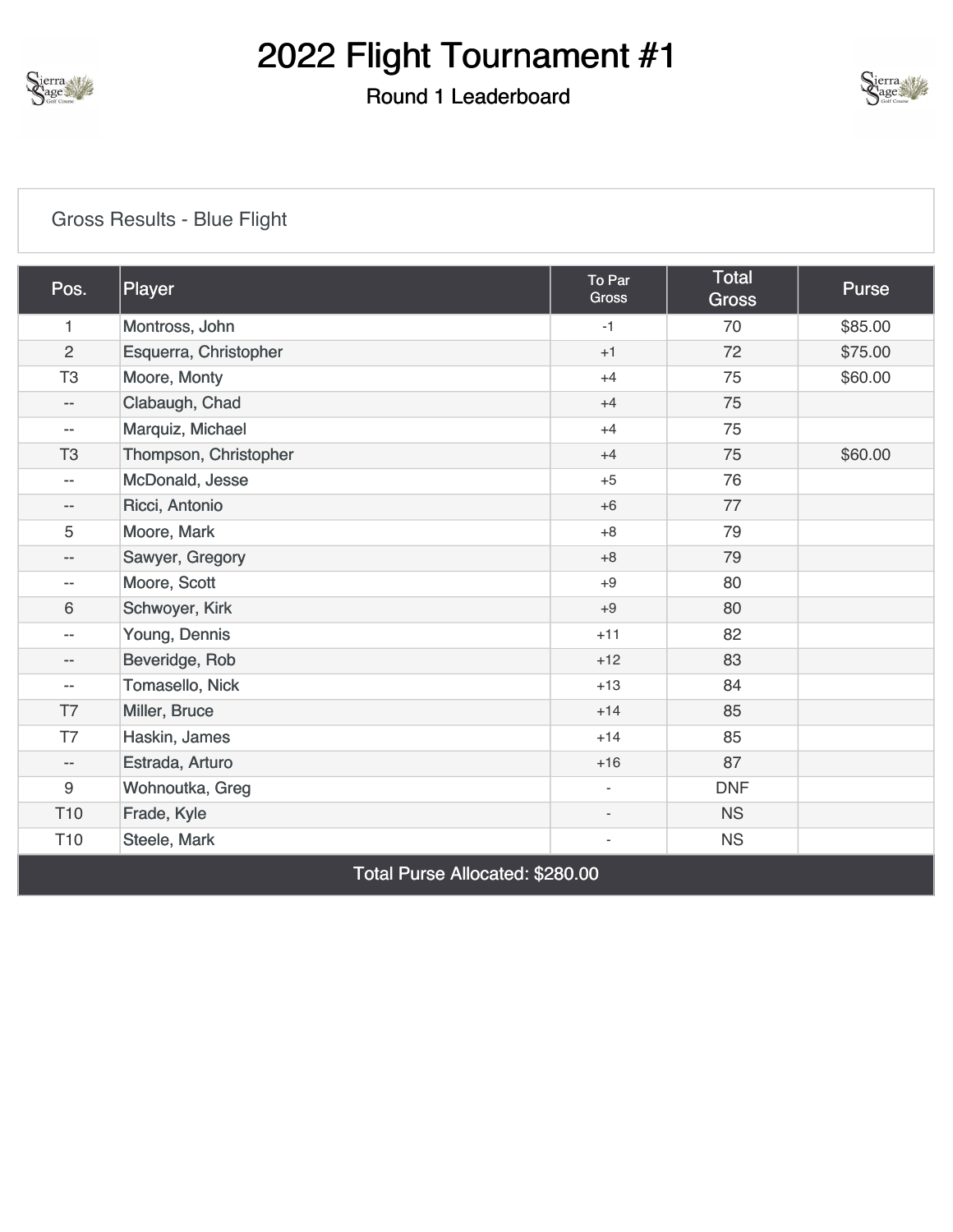

## Round 1 Leaderboard



### [Net Results - Blue Flight](https://cdn2.golfgenius.com/v2tournaments/8372756087023083690?called_from=&round_index=1)

| Pos.                     | Player                          | To Par<br><b>Net</b>     | <b>Total</b><br><b>Net</b> | <b>Purse</b> |  |  |
|--------------------------|---------------------------------|--------------------------|----------------------------|--------------|--|--|
| --                       | Montross, John                  | $-2$                     | 69                         |              |  |  |
| 1                        | Marquiz, Michael                | $-2$                     | 69                         | \$85.00      |  |  |
| T <sub>2</sub>           | Clabaugh, Chad                  | $-1$                     | 70                         | \$70.00      |  |  |
| T <sub>2</sub>           | Ricci, Antonio                  | $-1$                     | 70                         | \$70.00      |  |  |
| $- -$                    | Moore, Monty                    | E                        | 71                         |              |  |  |
| $- -$                    | Esquerra, Christopher           | $+1$                     | 72                         |              |  |  |
| $- -$                    | Thompson, Christopher           | $+1$                     | 72                         |              |  |  |
| T <sub>4</sub>           | Moore, Scott                    | $+3$                     | 74                         | \$45.00      |  |  |
| T <sub>4</sub>           | Sawyer, Gregory                 | $+3$                     | 74                         | \$45.00      |  |  |
| T <sub>4</sub>           | Young, Dennis                   | $+3$                     | 74                         | \$45.00      |  |  |
| $\overline{7}$           | McDonald, Jesse                 | $+4$                     | 75                         | \$25.00      |  |  |
| $- -$                    | Moore, Mark                     | $+5$                     | 76                         |              |  |  |
| 8                        | Beveridge, Rob                  | $+5$                     | 76                         |              |  |  |
| $\overline{\phantom{m}}$ | Schwoyer, Kirk                  | $+7$                     | 78                         |              |  |  |
| $\boldsymbol{9}$         | Tomasello, Nick                 | $+8$                     | 79                         |              |  |  |
| $\overline{\phantom{a}}$ | Miller, Bruce                   | $+9$                     | 80                         |              |  |  |
| 10                       | Estrada, Arturo                 | $+10$                    | 81                         |              |  |  |
| $\overline{\phantom{m}}$ | Haskin, James                   | $+13$                    | 84                         |              |  |  |
| 11                       | Wohnoutka, Greg                 | $\overline{\phantom{a}}$ | <b>DNF</b>                 |              |  |  |
| T <sub>12</sub>          | Frade, Kyle                     | $\overline{\phantom{a}}$ | <b>NS</b>                  |              |  |  |
| T <sub>12</sub>          | Steele, Mark                    | $\overline{\phantom{a}}$ | <b>NS</b>                  |              |  |  |
|                          | Total Purse Allocated: \$385.00 |                          |                            |              |  |  |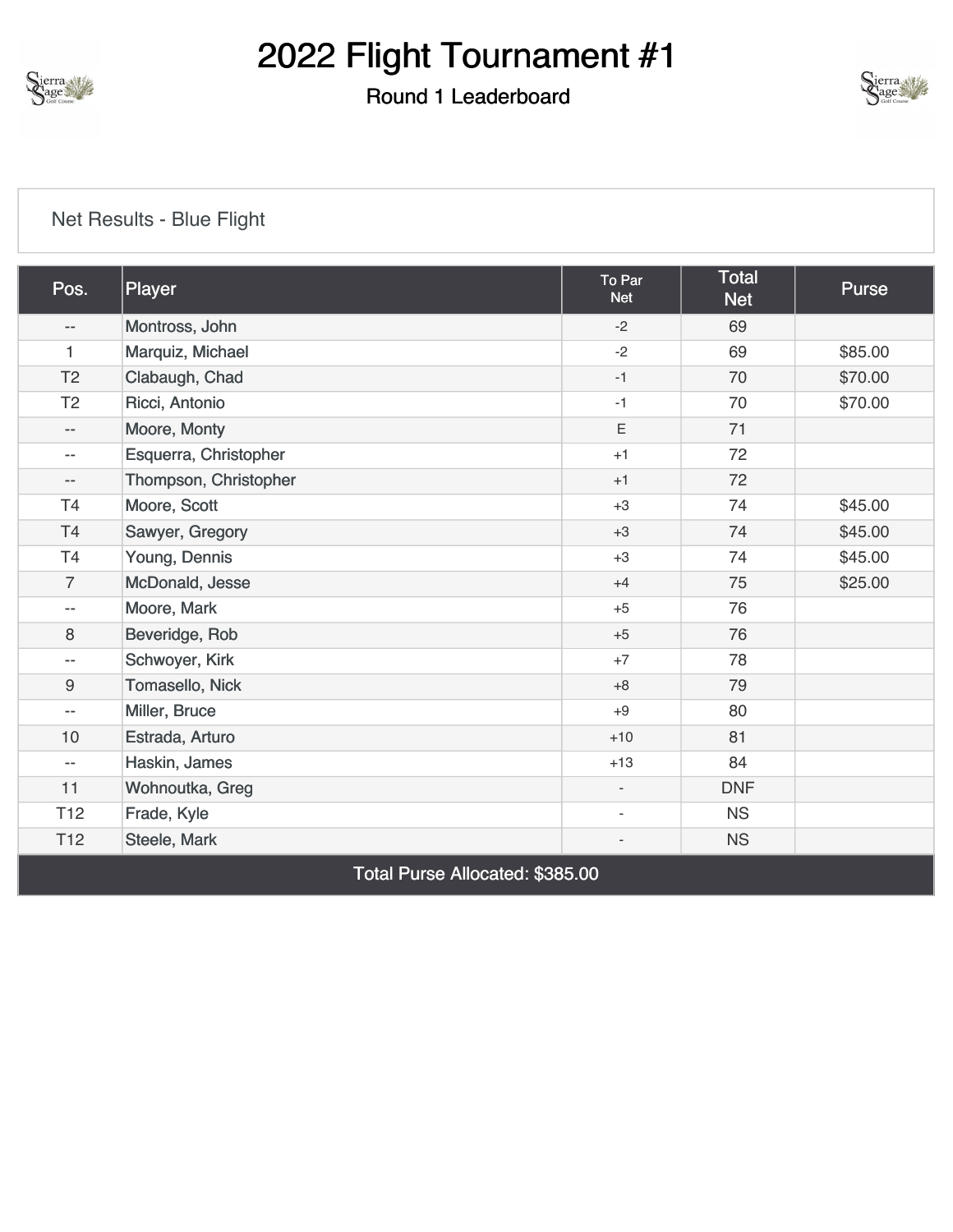

## Round 1 Leaderboard



### [Gross Results - White Flight 1](https://cdn2.golfgenius.com/v2tournaments/8372756076688318630?called_from=&round_index=1)

| Pos.                     | Player                        | To Par<br>Gross          | Total<br><b>Gross</b> | Purse   |
|--------------------------|-------------------------------|--------------------------|-----------------------|---------|
| $\mathbf{1}$             | Tovar, John                   | $-1$                     | 70                    | \$85.00 |
| $-\,-$                   | Giambruno, Christian          | $+5$                     | 76                    |         |
| $\overline{2}$           | Keehnen, Peter                | $+6$                     | 77                    | \$75.00 |
| $\overline{\phantom{a}}$ | Goins, Bud                    | $+8$                     | 79                    |         |
| 3                        | Ender, Jay                    | $+9$                     | 80                    | \$65.00 |
| $\overline{\phantom{a}}$ | <b>Bisbee, Patrick</b>        | $+9$                     | 80                    |         |
| $\overline{4}$           | Reel, Joe                     | $+10$                    | 81                    | \$55.00 |
| 5                        | Florez, Richard               | $+11$                    | 82                    |         |
| $\overline{\phantom{a}}$ | Duenas, William               | $+11$                    | 82                    |         |
| $\qquad \qquad -$        | Landa, Dan                    | $+12$                    | 83                    |         |
| $- -$                    | Dokken, Bruce                 | $+12$                    | 83                    |         |
| $\qquad \qquad -$        | Esquivel, Ricardo             | $+12$                    | 83                    |         |
| $- -$                    | Carr, Gene                    | $+13$                    | 84                    |         |
| $-\,-$                   | <b>Ulleseit, Terry</b>        | $+13$                    | 84                    |         |
| 6                        | Tanner, Nathan                | $+13$                    | 84                    |         |
| T7                       | Bruner, Ron                   | $+15$                    | 86                    |         |
| T7                       | McMenomy, Shawn               | $+15$                    | 86                    |         |
| T7                       | Wall, Larry                   | $+15$                    | 86                    |         |
| $- -$                    | Barton, Phillip               | $+16$                    | 87                    |         |
| $- -$                    | Collier, Cecil                | $+26$                    | 97                    |         |
| 10                       | Cadloni, Mark                 | $\overline{\phantom{m}}$ | <b>WD</b>             |         |
|                          | $T \cup D$ All $\cup$ Angeles |                          |                       |         |

Total Purse Allocated: \$280.00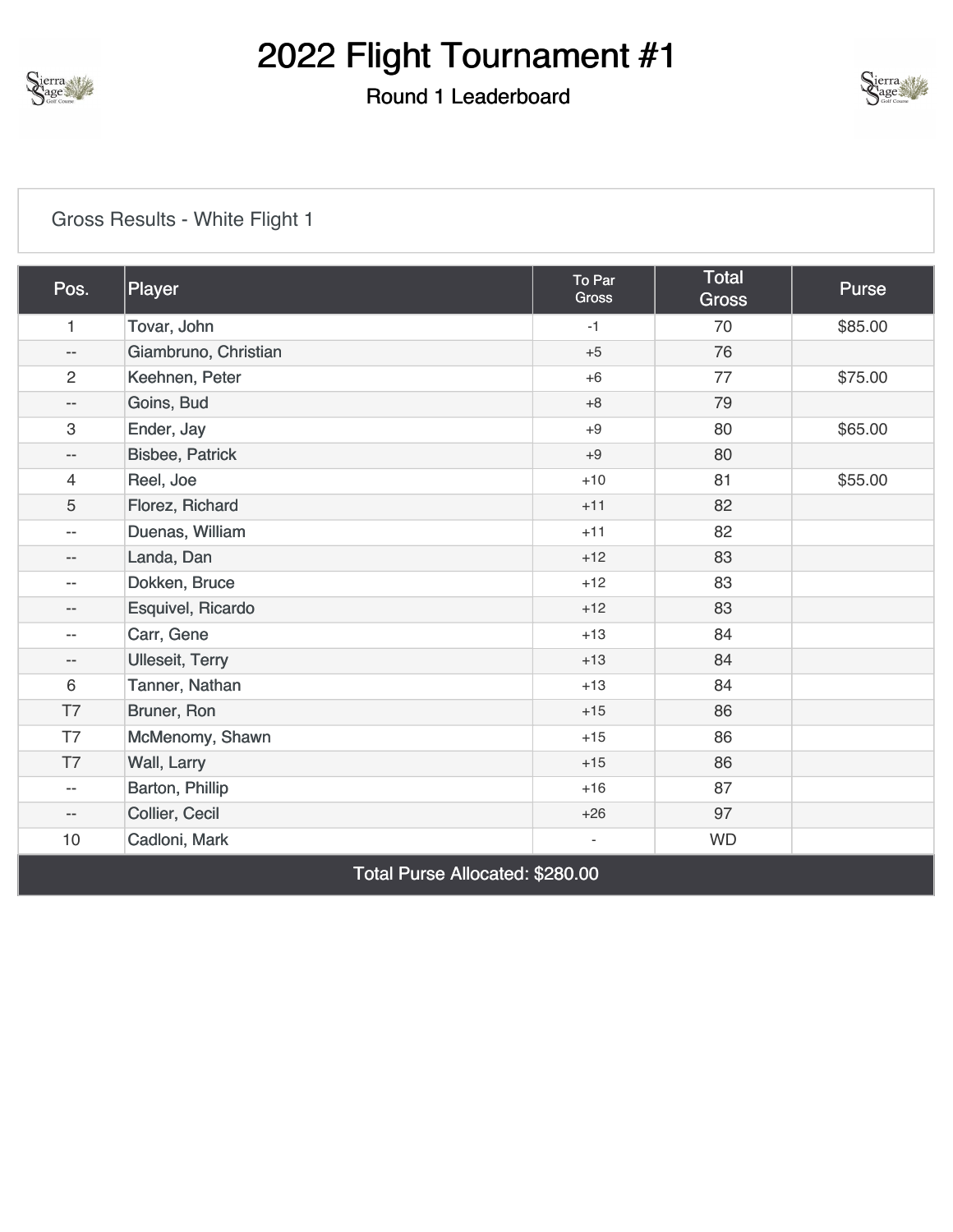

## Round 1 Leaderboard



| Pos.                      | Player                          | To Par<br><b>Net</b>         | <b>Total</b><br><b>Net</b> | Purse   |  |  |
|---------------------------|---------------------------------|------------------------------|----------------------------|---------|--|--|
| $\overline{\phantom{m}}$  | Tovar, John                     | $-9$                         | 62                         |         |  |  |
| $\mathbf{1}$              | Giambruno, Christian            | $-4$                         | 67                         | \$85.00 |  |  |
| $\overline{\phantom{m}}$  | Keehnen, Peter                  | $-3$                         | 68                         |         |  |  |
| $\overline{2}$            | Goins, Bud                      | $-1$                         | 70                         | \$75.00 |  |  |
| $\ensuremath{\mathsf{3}}$ | <b>Bisbee, Patrick</b>          | $\mathsf E$                  | 71                         | \$65.00 |  |  |
| $\overline{\phantom{m}}$  | Ender, Jay                      | $+2$                         | 73                         |         |  |  |
| T4                        | Dokken, Bruce                   | $+3$                         | 74                         | \$50.00 |  |  |
| T <sub>4</sub>            | Esquivel, Ricardo               | $+3$                         | 74                         | \$50.00 |  |  |
| T <sub>6</sub>            | Landa, Dan                      | $+4$                         | 75                         | \$15.00 |  |  |
| T <sub>6</sub>            | Carr, Gene                      | $+4$                         | 75                         | \$15.00 |  |  |
| T <sub>6</sub>            | Duenas, William                 | $+4$                         | 75                         | \$15.00 |  |  |
| T <sub>6</sub>            | <b>Ulleseit, Terry</b>          | $+4$                         | 75                         | \$15.00 |  |  |
| $\overline{\phantom{a}}$  | Reel, Joe                       | $+4$                         | 75                         |         |  |  |
| $\overline{\phantom{a}}$  | Bruner, Ron                     | $+5$                         | 76                         |         |  |  |
| $-\, -$                   | Florez, Richard                 | $+5$                         | 76                         |         |  |  |
| $\overline{\phantom{a}}$  | Tanner, Nathan                  | $+5$                         | 76                         |         |  |  |
| $-\,-$                    | Wall, Larry                     | $+6$                         | 77                         |         |  |  |
| 10                        | Barton, Phillip                 | $+7$                         | 78                         |         |  |  |
| $-\,-$                    | McMenomy, Shawn                 | $+9$                         | 80                         |         |  |  |
| 11                        | Collier, Cecil                  | $+19$                        | 90                         |         |  |  |
| 12                        | Cadloni, Mark                   | $\qquad \qquad \blacksquare$ | <b>WD</b>                  |         |  |  |
|                           | Total Purse Allocated: \$385.00 |                              |                            |         |  |  |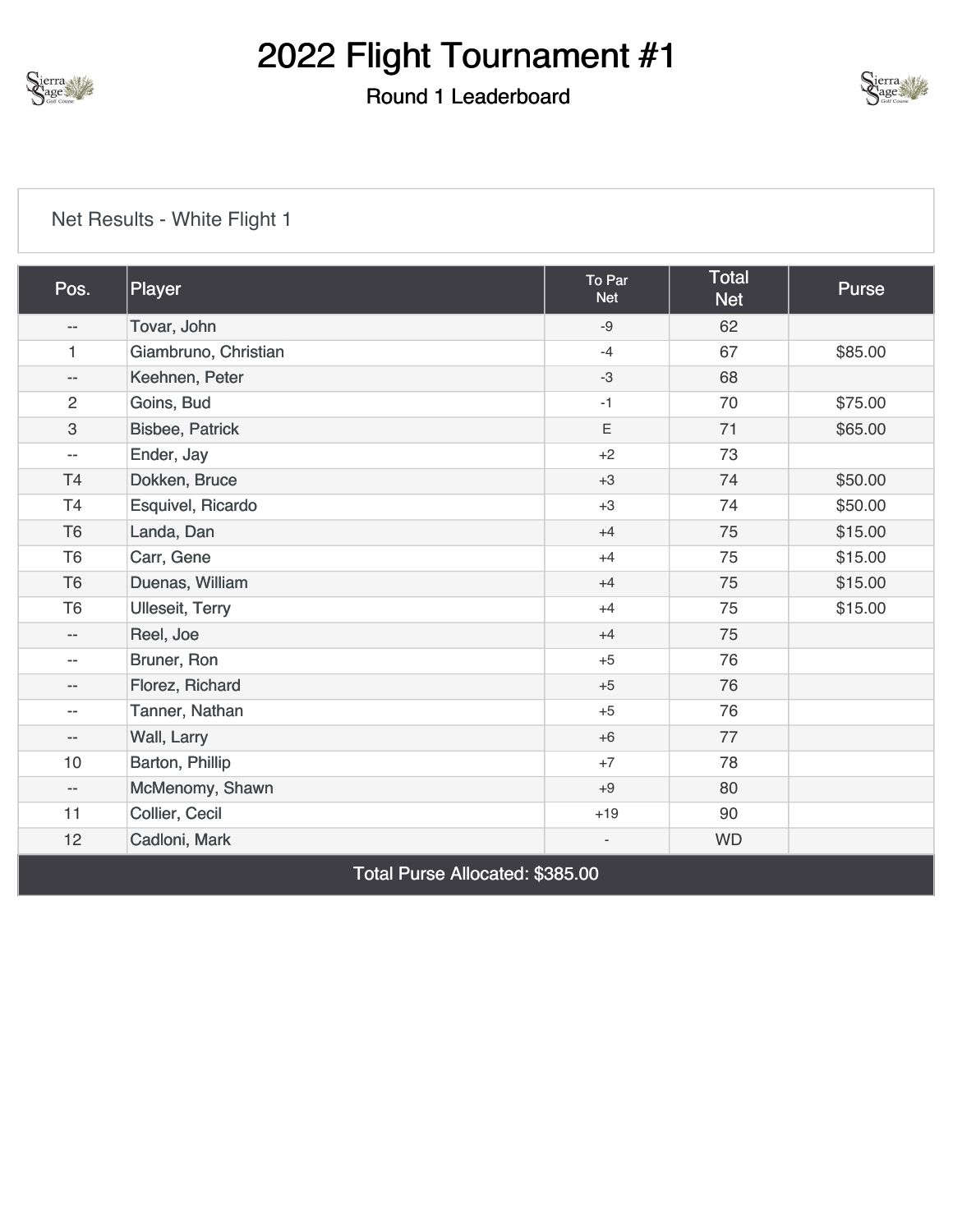

## Round 1 Leaderboard



### [Gross Results - White Flight 2](https://cdn2.golfgenius.com/v2tournaments/8372756070044541091?called_from=&round_index=1)

| Pos.                     | Player                          | To Par<br><b>Gross</b>   | <b>Total</b><br><b>Gross</b> | Purse   |  |  |  |
|--------------------------|---------------------------------|--------------------------|------------------------------|---------|--|--|--|
| $\mathbf{1}$             | Medina, Mark                    | $+8$                     | 79                           | \$85.00 |  |  |  |
| $\overline{\phantom{a}}$ | Quiruz, Dulles                  | $+12$                    | 83                           |         |  |  |  |
| $\overline{2}$           | Shorter, John                   | $+13$                    | 84                           | \$75.00 |  |  |  |
| T <sub>3</sub>           | Valdes, Matt                    | $+14$                    | 85                           | \$60.00 |  |  |  |
| T <sub>3</sub>           | McCool, Dave                    | $+14$                    | 85                           | \$60.00 |  |  |  |
| $\overline{\phantom{a}}$ | Olsen, Kurt                     | $+14$                    | 85                           |         |  |  |  |
| $\overline{\phantom{m}}$ | Blount, Adam                    | $+15$                    | 86                           |         |  |  |  |
| $-$                      | <b>Cummings, Roy</b>            | $+16$                    | 87                           |         |  |  |  |
| T <sub>5</sub>           | Reichman, Chris                 | $+19$                    | 90                           |         |  |  |  |
| $\overline{\phantom{a}}$ | D'Andrea, Doug                  | $+19$                    | 90                           |         |  |  |  |
| T <sub>5</sub>           | Glenn, Michael                  | $+19$                    | 90                           |         |  |  |  |
| $-$                      | Kanyr, Daniel                   | $+19$                    | 90                           |         |  |  |  |
| $-$                      | Vinella, Steve                  | $+20$                    | 91                           |         |  |  |  |
| $-\, -$                  | Kuster, Rick                    | $+23$                    | 94                           |         |  |  |  |
| $\overline{7}$           | Westbrook, Wes                  | $+23$                    | 94                           |         |  |  |  |
| $-$                      | Jenkins, Allen                  | $+23$                    | 94                           |         |  |  |  |
| $-$                      | Rollins, Brian                  | $+23$                    | 94                           |         |  |  |  |
| 8                        | Gehlert, Gregg                  | $+24$                    | 95                           |         |  |  |  |
| $-$                      | Johns, Paul                     | $+33$                    | 104                          |         |  |  |  |
| $\boldsymbol{9}$         | Gunther, Jeremy                 | $\overline{\phantom{a}}$ | <b>WD</b>                    |         |  |  |  |
|                          | Total Purse Allocated: \$280.00 |                          |                              |         |  |  |  |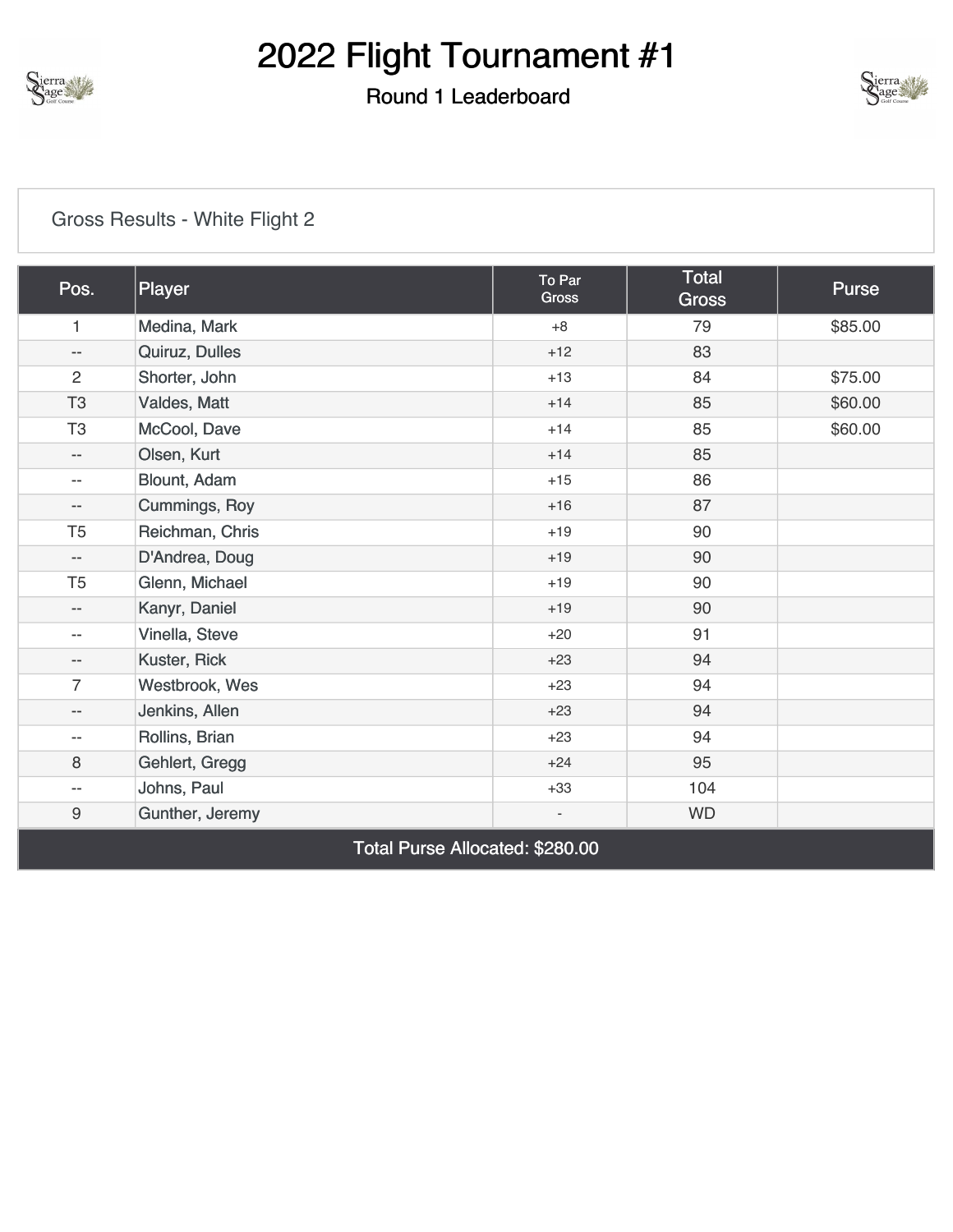

## Round 1 Leaderboard



| Pos.                            | Player          | To Par<br><b>Net</b>     | <b>Total</b><br><b>Net</b> | Purse   |  |
|---------------------------------|-----------------|--------------------------|----------------------------|---------|--|
| $\overline{\phantom{a}}$        | Medina, Mark    | $-3$                     | 68                         |         |  |
| 1                               | Quiruz, Dulles  | $-1$                     | 70                         | \$85.00 |  |
| $\overline{\phantom{a}}$        | Shorter, John   | $\mathsf E$              | 71                         |         |  |
| $\overline{2}$                  | Olsen, Kurt     | $+3$                     | 74                         | \$75.00 |  |
| $\overline{\phantom{m}}$        | Valdes, Matt    | $+4$                     | 75                         |         |  |
| $- -$                           | McCool, Dave    | $+4$                     | 75                         |         |  |
| 3                               | Blount, Adam    | $+4$                     | 75                         | \$65.00 |  |
| <b>T4</b>                       | Cummings, Roy   | $+6$                     | 77                         | \$50.00 |  |
| T4                              | Kanyr, Daniel   | $+6$                     | 77                         | \$50.00 |  |
| T <sub>6</sub>                  | Vinella, Steve  | $+7$                     | 78                         | \$20.00 |  |
| T <sub>6</sub>                  | D'Andrea, Doug  | $+7$                     | 78                         | \$20.00 |  |
| T <sub>6</sub>                  | Jenkins, Allen  | $+7$                     | 78                         | \$20.00 |  |
| $\overline{\phantom{a}}$        | Reichman, Chris | $+8$                     | 79                         |         |  |
| $-\,-$                          | Glenn, Michael  | $+9$                     | 80                         |         |  |
| T <sub>9</sub>                  | Kuster, Rick    | $+10$                    | 81                         |         |  |
| T <sub>9</sub>                  | Rollins, Brian  | $+10$                    | 81                         |         |  |
| --                              | Westbrook, Wes  | $+12$                    | 83                         |         |  |
| $- -$                           | Gehlert, Gregg  | $+14$                    | 85                         |         |  |
| 11                              | Johns, Paul     | $+20$                    | 91                         |         |  |
| 12                              | Gunther, Jeremy | $\overline{\phantom{a}}$ | <b>WD</b>                  |         |  |
| Total Purse Allocated: \$385.00 |                 |                          |                            |         |  |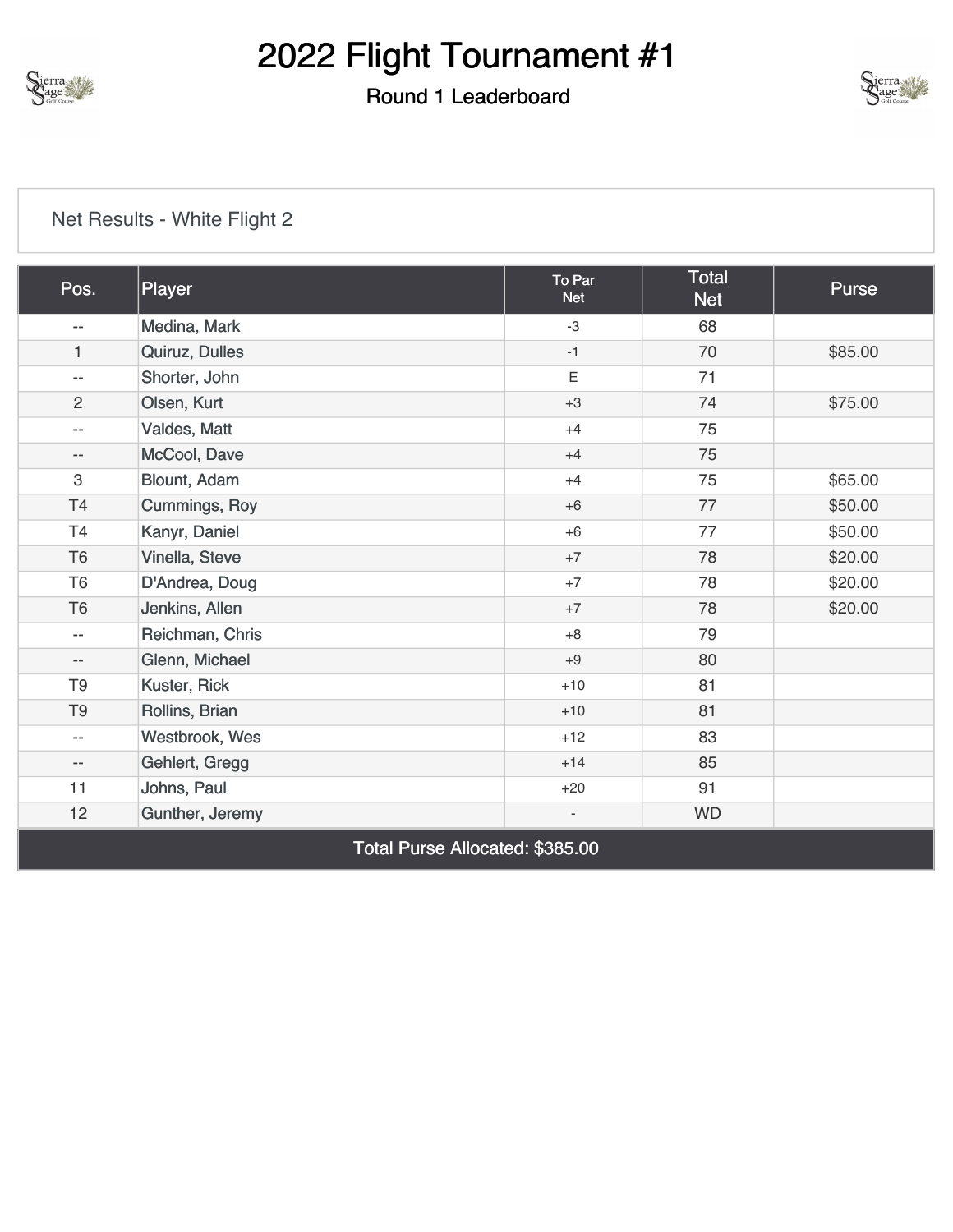

### Round 1 Leaderboard



### [Gross Results - White Flight 3](https://cdn2.golfgenius.com/v2tournaments/8372756062595457184?called_from=&round_index=1)

| Pos.                     | Player               | To Par<br><b>Gross</b>   | Total<br><b>Gross</b> | Purse   |
|--------------------------|----------------------|--------------------------|-----------------------|---------|
| 1                        | Borja, Jerry         | $+14$                    | 85                    | \$85.00 |
| $\overline{\phantom{a}}$ | Pasco, Ed            | $+15$                    | 86                    |         |
| T <sub>2</sub>           | West, Brad           | $+16$                    | 87                    | \$70.00 |
| T <sub>2</sub>           | Houston, Buck        | $+16$                    | 87                    | \$70.00 |
| $\overline{\phantom{a}}$ | Montgomery, Dan      | $+17$                    | 88                    |         |
| T4                       | Smith, Melvin        | $+17$                    | 88                    | \$35.00 |
| T <sub>4</sub>           | Gorsett, Mike        | $+17$                    | 88                    | \$35.00 |
| $\overline{\phantom{a}}$ | Zuniga, Satch        | $+17$                    | 88                    |         |
| $\overline{\phantom{a}}$ | Harding, Brian       | $+18$                    | 89                    |         |
| --                       | Niehaus, David       | $+18$                    | 89                    |         |
| $\overline{\phantom{m}}$ | Keliikoa, Zack       | $+19$                    | 90                    |         |
| --                       | Smit, David          | $+19$                    | 90                    |         |
| $\overline{\phantom{a}}$ | Thomason, Mike/Spike | $+19$                    | 90                    |         |
| --                       | Kaspar, Jason        | $+19$                    | 90                    |         |
| $\overline{\phantom{a}}$ | Gonzales, Rob        | $+21$                    | 92                    |         |
| T <sub>6</sub>           | Whitaker, Damien     | $+24$                    | 95                    |         |
| T <sub>6</sub>           | Heckathorn, Jerry    | $+24$                    | 95                    |         |
| T <sub>8</sub>           | Ruiz, Martin         | $+25$                    | 96                    |         |
| T <sub>8</sub>           | Richard, Victor      | $+25$                    | 96                    |         |
| 10                       | Crawford, Bill       | $+28$                    | 99                    |         |
| $\overline{\phantom{a}}$ | Coaster, Gary        | $+29$                    | 100                   |         |
| 11                       | Jack, Roger          | $\overline{\phantom{0}}$ | <b>DNF</b>            |         |

Total Purse Allocated: \$295.00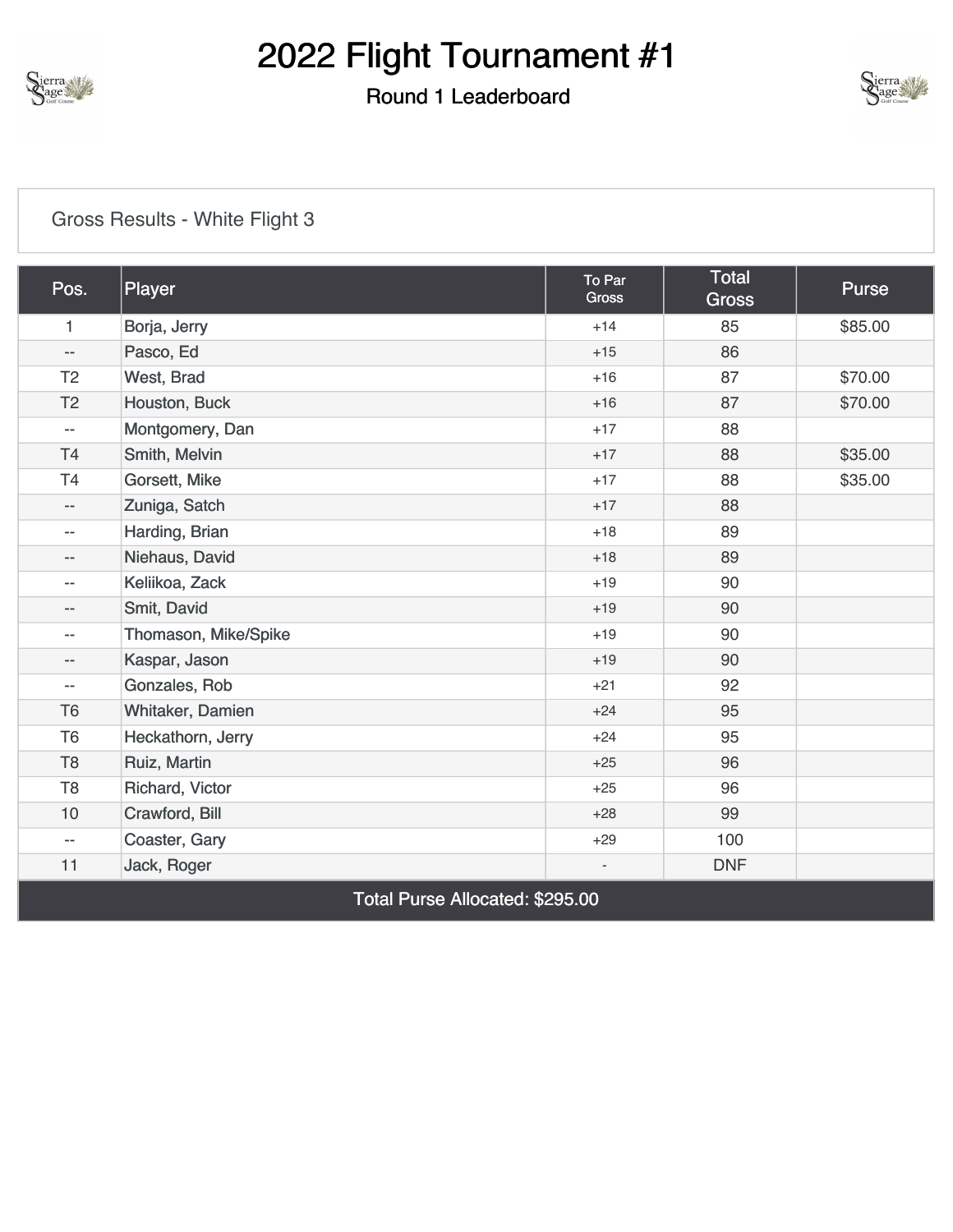

## Round 1 Leaderboard



#### [Net Results - White Flight 3](https://cdn2.golfgenius.com/v2tournaments/8372756065481138337?called_from=&round_index=1)

| Pos.                     | Player               | To Par<br><b>Net</b>     | <b>Total</b><br><b>Net</b> | Purse   |
|--------------------------|----------------------|--------------------------|----------------------------|---------|
| $- -$                    | Borja, Jerry         | E                        | 71                         |         |
| $\mathbf{1}$             | Pasco, Ed            | $+1$                     | 72                         | \$85.00 |
| T <sub>2</sub>           | Montgomery, Dan      | $+2$                     | 73                         | \$70.00 |
| T <sub>2</sub>           | Zuniga, Satch        | $+2$                     | 73                         | \$70.00 |
| $\overline{\phantom{a}}$ | West, Brad           | $+2$                     | 73                         |         |
| $\overline{\phantom{a}}$ | Houston, Buck        | $+2$                     | 73                         |         |
| $\overline{\phantom{a}}$ | Smith, Melvin        | $+4$                     | 75                         |         |
| $-\,-$                   | Gorsett, Mike        | $+4$                     | 75                         |         |
| T <sub>4</sub>           | Harding, Brian       | $+4$                     | 75                         | \$35.00 |
| T <sub>4</sub>           | Niehaus, David       | $+4$                     | 75                         | \$35.00 |
| T <sub>4</sub>           | Thomason, Mike/Spike | $+4$                     | 75                         | \$35.00 |
| T <sub>4</sub>           | Kaspar, Jason        | $+4$                     | 75                         | \$35.00 |
| T <sub>8</sub>           | Gonzales, Rob        | $+5$                     | 76                         |         |
| T <sub>8</sub>           | Keliikoa, Zack       | $+5$                     | 76                         |         |
| T <sub>8</sub>           | Smit, David          | $+5$                     | 76                         |         |
| $- -$                    | Whitaker, Damien     | $+9$                     | 80                         |         |
| $\overline{\phantom{a}}$ | Heckathorn, Jerry    | $+9$                     | 80                         |         |
| $\qquad \qquad -$        | Ruiz, Martin         | $+10$                    | 81                         |         |
| $\overline{\phantom{a}}$ | Richard, Victor      | $+10$                    | 81                         |         |
| $- -$                    | Crawford, Bill       | $+12$                    | 83                         |         |
| 11                       | Coaster, Gary        | $+14$                    | 85                         |         |
| 12                       | Jack, Roger          | $\overline{\phantom{0}}$ | <b>DNF</b>                 |         |

Total Purse Allocated: \$365.00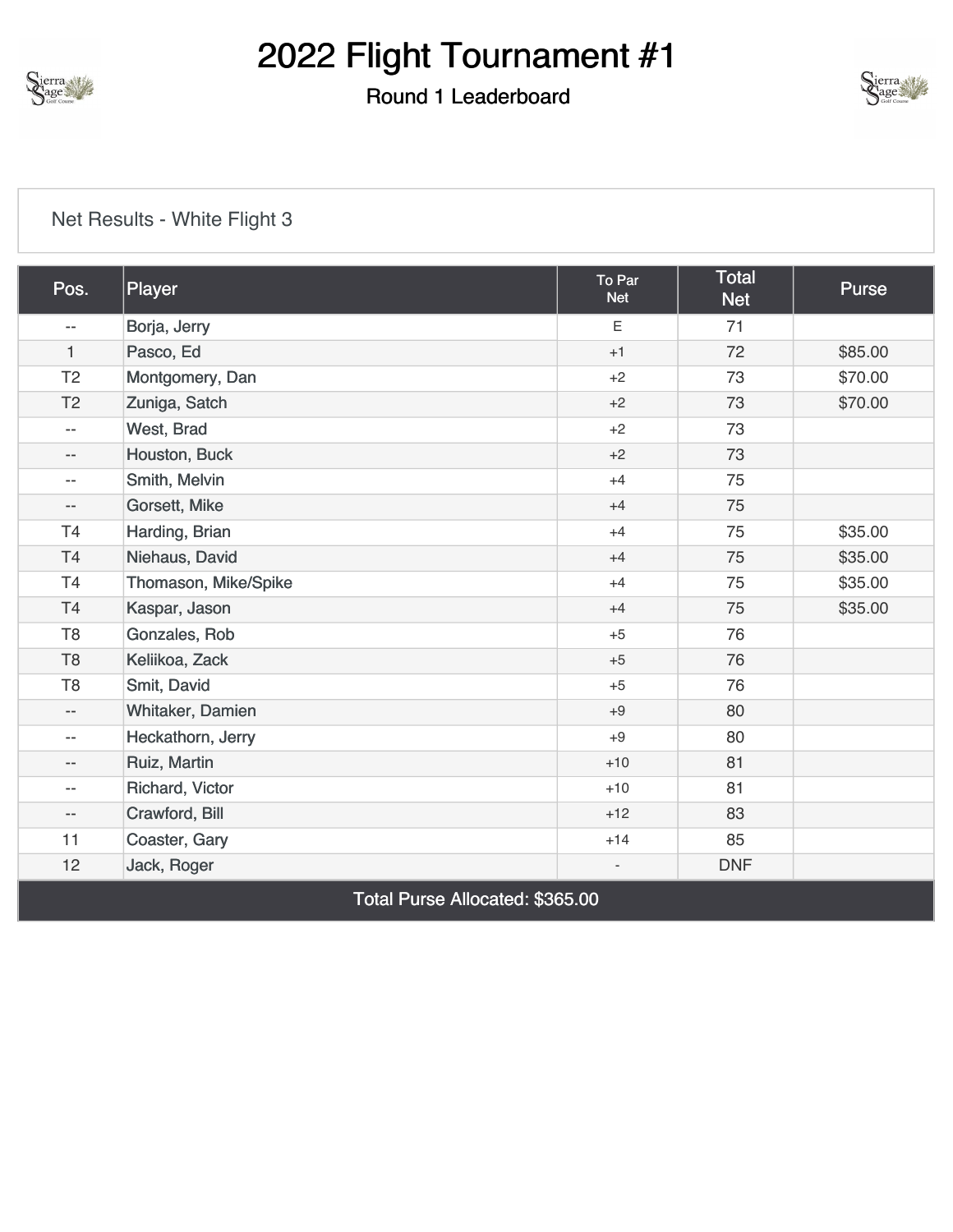

## Round 1 Leaderboard



### [Gross Results - White Flight 4](https://cdn2.golfgenius.com/v2tournaments/8372756056387887261?called_from=&round_index=1)

| Pos.                      | Player                          | To Par<br><b>Gross</b> | <b>Total</b><br><b>Gross</b> | Purse   |  |  |
|---------------------------|---------------------------------|------------------------|------------------------------|---------|--|--|
| 1                         | Holm, Brian                     | $+15$                  | 86                           | \$85.00 |  |  |
| $\qquad \qquad -$         | Morley, Earl                    | $+16$                  | 87                           |         |  |  |
| $\overline{c}$            | Durbin, Joseph                  | $+17$                  | 88                           | \$75.00 |  |  |
| $- -$                     | Seifert, Ray                    | $+17$                  | 88                           |         |  |  |
| $-\,-$                    | Primeau, Robert                 | $+19$                  | 90                           |         |  |  |
| $\ensuremath{\mathsf{3}}$ | Sylvia, Bob                     | $+19$                  | 90                           | \$65.00 |  |  |
| $\overline{4}$            | Naphan, John                    | $+20$                  | 91                           | \$55.00 |  |  |
| $-\, -$                   | La Roche, Harley                | $+22$                  | 93                           |         |  |  |
| $-\,-$                    | Young, Jack                     | $+23$                  | 94                           |         |  |  |
| $\qquad \qquad -$         | Knox, Craig                     | $+23$                  | 94                           |         |  |  |
| $\overline{\phantom{m}}$  | Bell, Skosh                     | $+23$                  | 94                           |         |  |  |
| $- -$                     | Mager, Jerry                    | $+24$                  | 95                           |         |  |  |
| T <sub>5</sub>            | Cockrell, Larry                 | $+24$                  | 95                           |         |  |  |
| T <sub>5</sub>            | Conover, Woody                  | $+24$                  | 95                           |         |  |  |
| $\overline{\phantom{m}}$  | Phelps, Dexter                  | $+26$                  | 97                           |         |  |  |
| $\overline{7}$            | Aguila, Tom                     | $+27$                  | 98                           |         |  |  |
| $\overline{\phantom{m}}$  | Hultberg, Tye                   | $+27$                  | 98                           |         |  |  |
| 8                         | Lexa, Billy                     | $+30$                  | 101                          |         |  |  |
| $\boldsymbol{9}$          | Cassinelli, Kevin               | $+38$                  | 109                          |         |  |  |
| $-\,-$                    | Van Looy, Robert                | $+38$                  | 109                          |         |  |  |
| $- \, -$                  | Buckley, Don                    | $+40$                  | 111                          |         |  |  |
|                           | Total Purse Allocated: \$280.00 |                        |                              |         |  |  |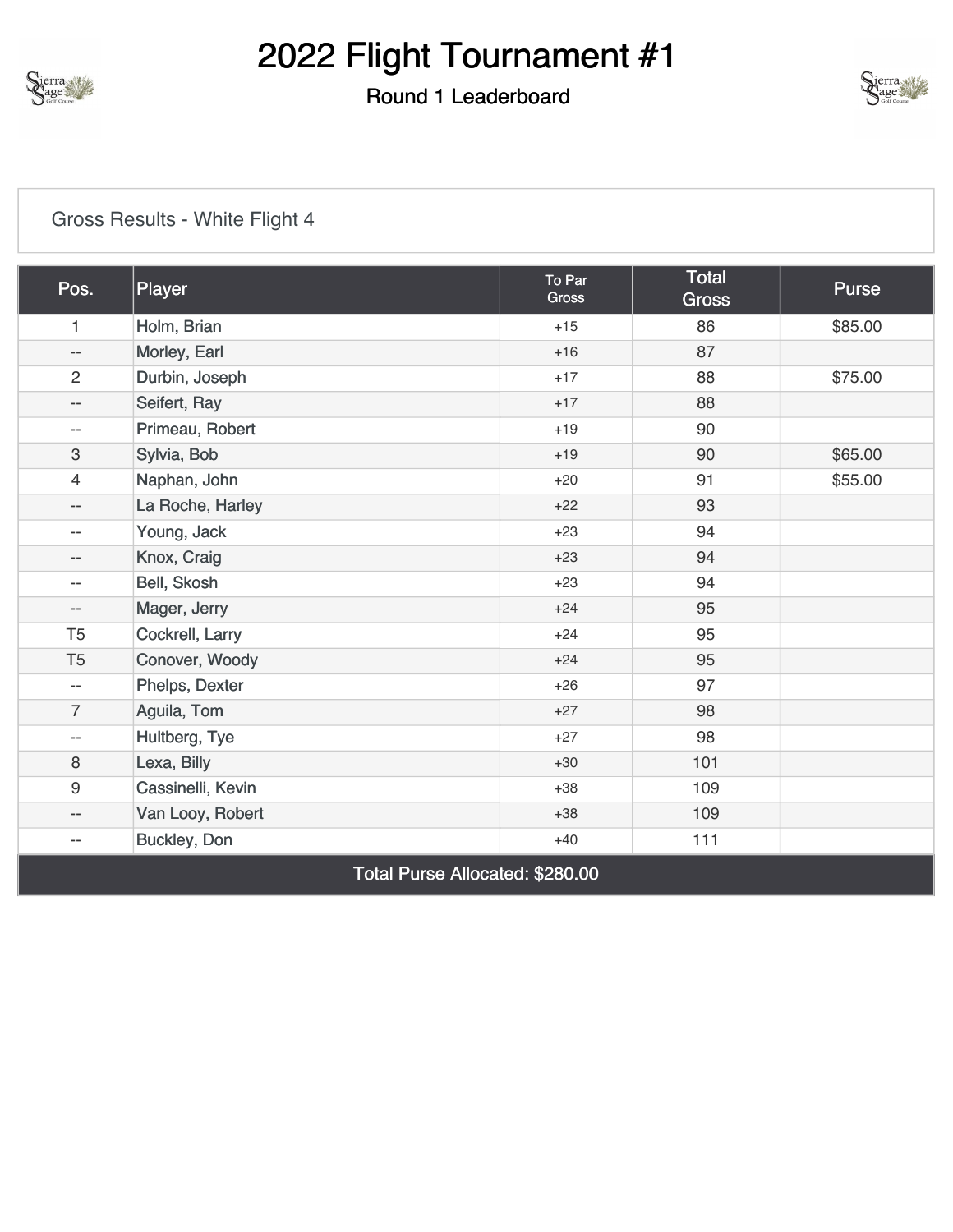

## Round 1 Leaderboard



| Pos.                     | Player                          | To Par<br><b>Net</b> | Total<br><b>Net</b> | Purse   |  |  |
|--------------------------|---------------------------------|----------------------|---------------------|---------|--|--|
| $- \, -$                 | Holm, Brian                     | $-3$                 | 68                  |         |  |  |
| $\mathbf{1}$             | Morley, Earl                    | $-2$                 | 69                  | \$85.00 |  |  |
| $\overline{c}$           | Seifert, Ray                    | $-1$                 | 70                  | \$75.00 |  |  |
| $\overline{\phantom{m}}$ | Durbin, Joseph                  | $\mathsf E$          | 71                  |         |  |  |
| 3                        | Primeau, Robert                 | $+1$                 | 72                  | \$65.00 |  |  |
| $\overline{\phantom{a}}$ | Sylvia, Bob                     | $+2$                 | 73                  |         |  |  |
| $- -$                    | Naphan, John                    | $+2$                 | 73                  |         |  |  |
| 4                        | Mager, Jerry                    | $+4$                 | 75                  | \$55.00 |  |  |
| T <sub>5</sub>           | Young, Jack                     | $+5$                 | 76                  | \$40.00 |  |  |
| T <sub>5</sub>           | Knox, Craig                     | $+5$                 | 76                  | \$40.00 |  |  |
| T7                       | La Roche, Harley                | $+6$                 | 77                  | \$12.50 |  |  |
| T7                       | Bell, Skosh                     | $+6$                 | 77                  | \$12.50 |  |  |
| $\overline{\phantom{a}}$ | Cockrell, Larry                 | $+7$                 | 78                  |         |  |  |
| T <sub>9</sub>           | Hultberg, Tye                   | $+7$                 | 78                  |         |  |  |
| $- -$                    | Conover, Woody                  | $+7$                 | 78                  |         |  |  |
| T <sub>9</sub>           | Phelps, Dexter                  | $+7$                 | 78                  |         |  |  |
| $-\, -$                  | Aguila, Tom                     | $+10$                | 81                  |         |  |  |
| $\overline{\phantom{a}}$ | Lexa, Billy                     | $+11$                | 82                  |         |  |  |
| 11                       | Van Looy, Robert                | $+20$                | 91                  |         |  |  |
| $\overline{\phantom{a}}$ | Cassinelli, Kevin               | $+21$                | 92                  |         |  |  |
| 12                       | Buckley, Don                    | $+21$                | 92                  |         |  |  |
|                          | Total Purse Allocated: \$385.00 |                      |                     |         |  |  |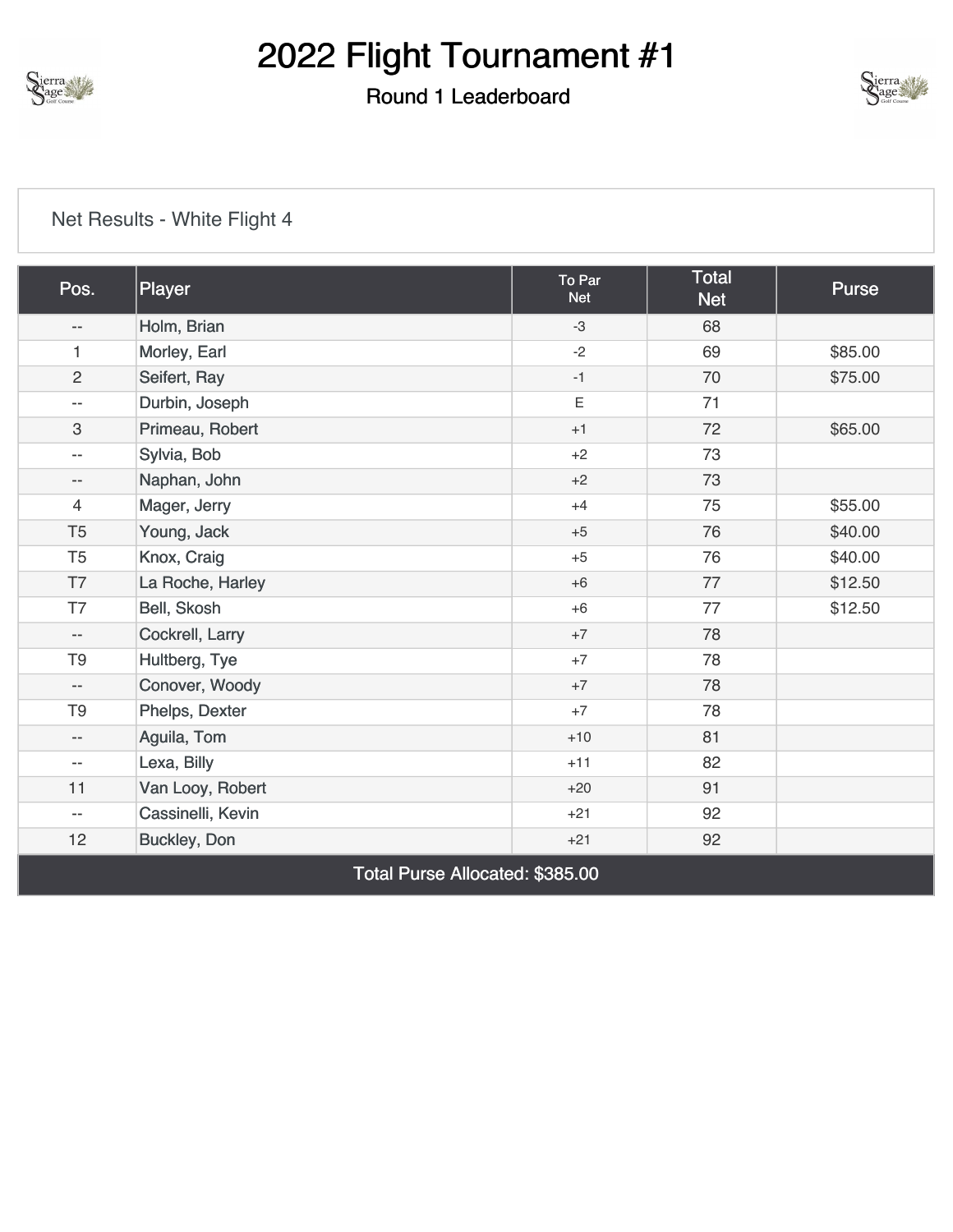

## Round 1 Leaderboard



### [Gross Results - White Flight 5](https://cdn2.golfgenius.com/v2tournaments/8372756045449142426?called_from=&round_index=1)

| Pos.                            | Player              | To Par<br>Gross              | <b>Total</b><br><b>Gross</b> | <b>Purse</b> |  |
|---------------------------------|---------------------|------------------------------|------------------------------|--------------|--|
| $\mathbf{1}$                    | Rutter, Kevin       | $+21$                        | 92                           | \$85.00      |  |
| T <sub>2</sub>                  | Butcher, Dustin     | $+24$                        | 95                           | \$70.00      |  |
| T <sub>2</sub>                  | Hawley, Mike        | $+24$                        | 95                           | \$70.00      |  |
| $\qquad \qquad -$               | Esquerra, Sotero    | $+25$                        | 96                           |              |  |
| $\overline{\phantom{m}}$        | Threadgill, Kenneth | $+26$                        | 97                           |              |  |
| <b>T4</b>                       | McHaney, Bill       | $+28$                        | 99                           | \$35.00      |  |
| T <sub>4</sub>                  | Arrowsmith, Norm    | $+28$                        | 99                           | \$35.00      |  |
| --                              | Barney, Robert      | $+29$                        | 100                          |              |  |
| $\overline{\phantom{a}}$        | Randall, Richard    | $+30$                        | 101                          |              |  |
| $\qquad \qquad -$               | Bisbee, Dennis      | $+30$                        | 101                          |              |  |
| $-$                             | DePrater, Chris     | $+31$                        | 102                          |              |  |
| --                              | Carpenter, Calvin   | $+32$                        | 103                          |              |  |
| 6                               | Grammatico, John    | $+36$                        | 107                          |              |  |
| $- -$                           | Herman, Todd        | $+36$                        | 107                          |              |  |
| $\qquad \qquad -$               | DiMarco, Zackary    | $+39$                        | 110                          |              |  |
| $\overline{7}$                  | Nicholson, Dean     | $+41$                        | 112                          |              |  |
| $\,8\,$                         | Harding, David      | $+45$                        | 116                          |              |  |
| $\qquad \qquad -$               | Lanier, Jack        | $+49$                        | 120                          |              |  |
| 9                               | Van Looy, jonathan  | $+53$                        | 124                          |              |  |
| $\overline{\phantom{a}}$        | Jaeger, Gregory     | $+56$                        | 127                          |              |  |
| 10                              | Jack, Travis        | $\qquad \qquad \blacksquare$ | <b>DNF</b>                   |              |  |
| Total Purse Allocated: \$295.00 |                     |                              |                              |              |  |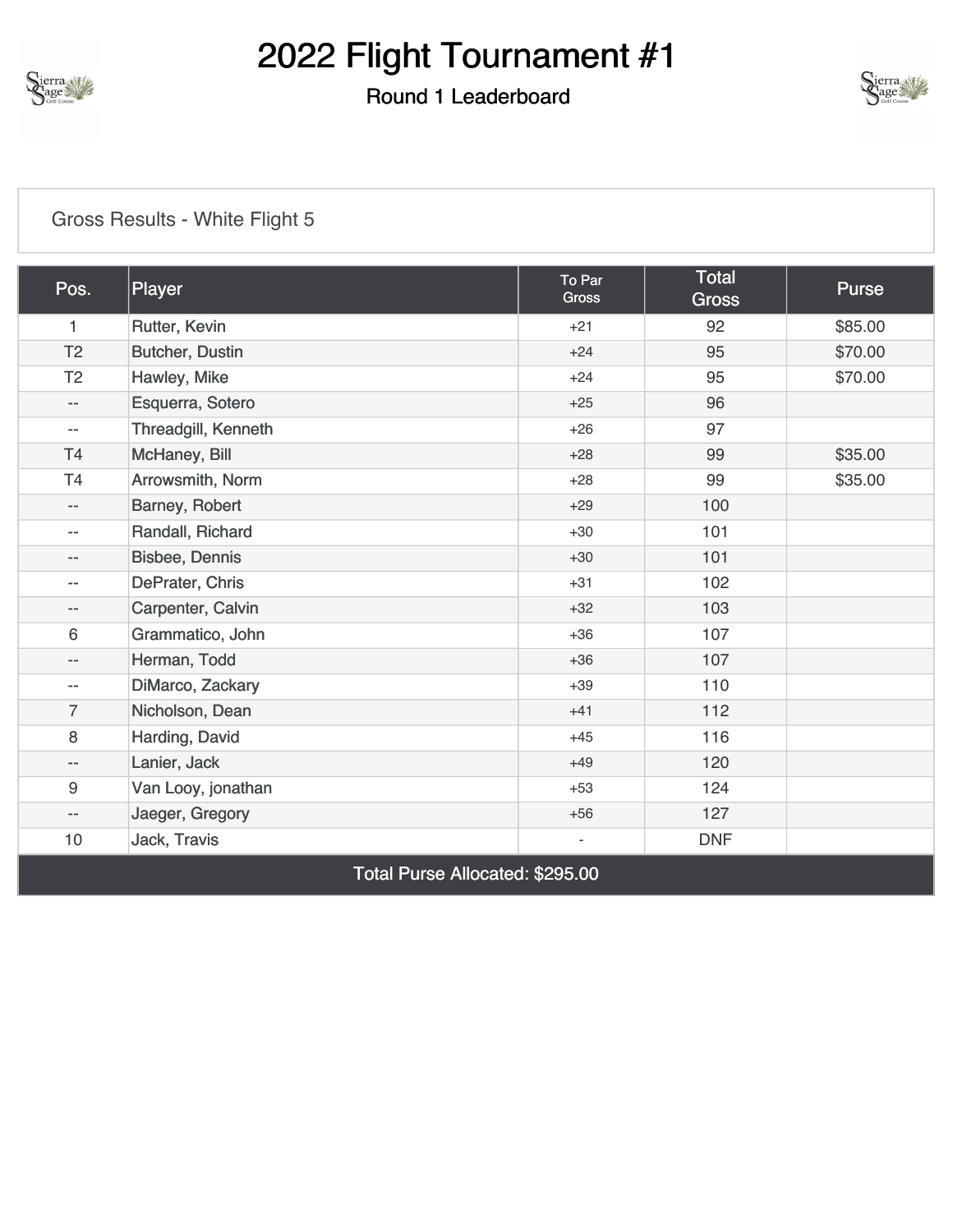

## Round 1 Leaderboard



| Pos.                     | Player                          | To Par<br><b>Net</b>     | <b>Total</b><br><b>Net</b> | <b>Purse</b> |  |  |
|--------------------------|---------------------------------|--------------------------|----------------------------|--------------|--|--|
| $\mathbf{1}$             | Esquerra, Sotero                | Ε                        | 71                         | \$85.00      |  |  |
| $\overline{2}$           | Randall, Richard                | $+1$                     | 72                         | \$75.00      |  |  |
| $-\,-$                   | Rutter, Kevin                   | $+1$                     | 72                         |              |  |  |
| T <sub>3</sub>           | DePrater, Chris                 | $+2$                     | 73                         | \$60.00      |  |  |
| T <sub>3</sub>           | Threadgill, Kenneth             | $+2$                     | 73                         | \$60.00      |  |  |
| $\overline{\phantom{m}}$ | Butcher, Dustin                 | $+3$                     | 74                         |              |  |  |
| $- -$                    | Hawley, Mike                    | $+3$                     | 74                         |              |  |  |
| $-\,-$                   | Arrowsmith, Norm                | $+6$                     | 77                         |              |  |  |
| 5                        | Barney, Robert                  | $+6$                     | 77                         | \$35.00      |  |  |
| $\overline{\phantom{m}}$ | McHaney, Bill                   | $+7$                     | 78                         |              |  |  |
| 6                        | Herman, Todd                    | $+7$                     | 78                         | \$30.00      |  |  |
| T7                       | Bisbee, Dennis                  | $+9$                     | 80                         | \$12.50      |  |  |
| T7                       | Carpenter, Calvin               | $+9$                     | 80                         | \$12.50      |  |  |
| 9                        | DiMarco, Zackary                | $+12$                    | 83                         |              |  |  |
| $\overline{\phantom{a}}$ | Nicholson, Dean                 | $+13$                    | 84                         |              |  |  |
| 10                       | Lanier, Jack                    | $+14$                    | 85                         |              |  |  |
| $\overline{\phantom{m}}$ | Grammatico, John                | $+15$                    | 86                         |              |  |  |
| $-\,-$                   | Harding, David                  | $+19$                    | 90                         |              |  |  |
| 11                       | Jaeger, Gregory                 | $+20$                    | 91                         |              |  |  |
| $-\,-$                   | Van Looy, jonathan              | $+24$                    | 95                         |              |  |  |
| 12                       | Jack, Travis                    | $\overline{\phantom{a}}$ | <b>DNF</b>                 |              |  |  |
|                          | Total Purse Allocated: \$370.00 |                          |                            |              |  |  |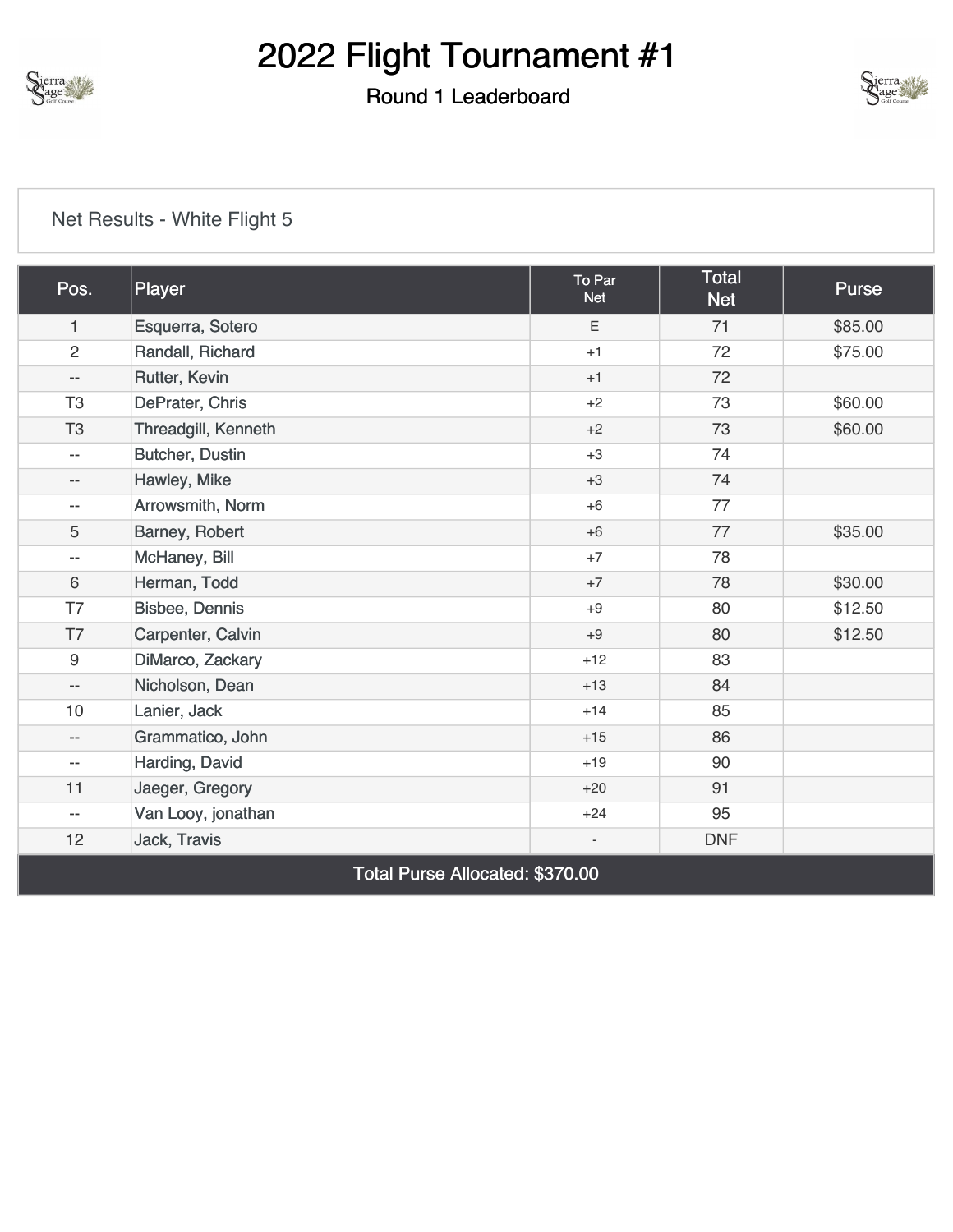

## Round 1 Leaderboard



| <b>Gross Skins - Skins</b> |              |  |
|----------------------------|--------------|--|
| Player                     | <b>Skins</b> |  |
| No skins won               |              |  |
| No skins won               |              |  |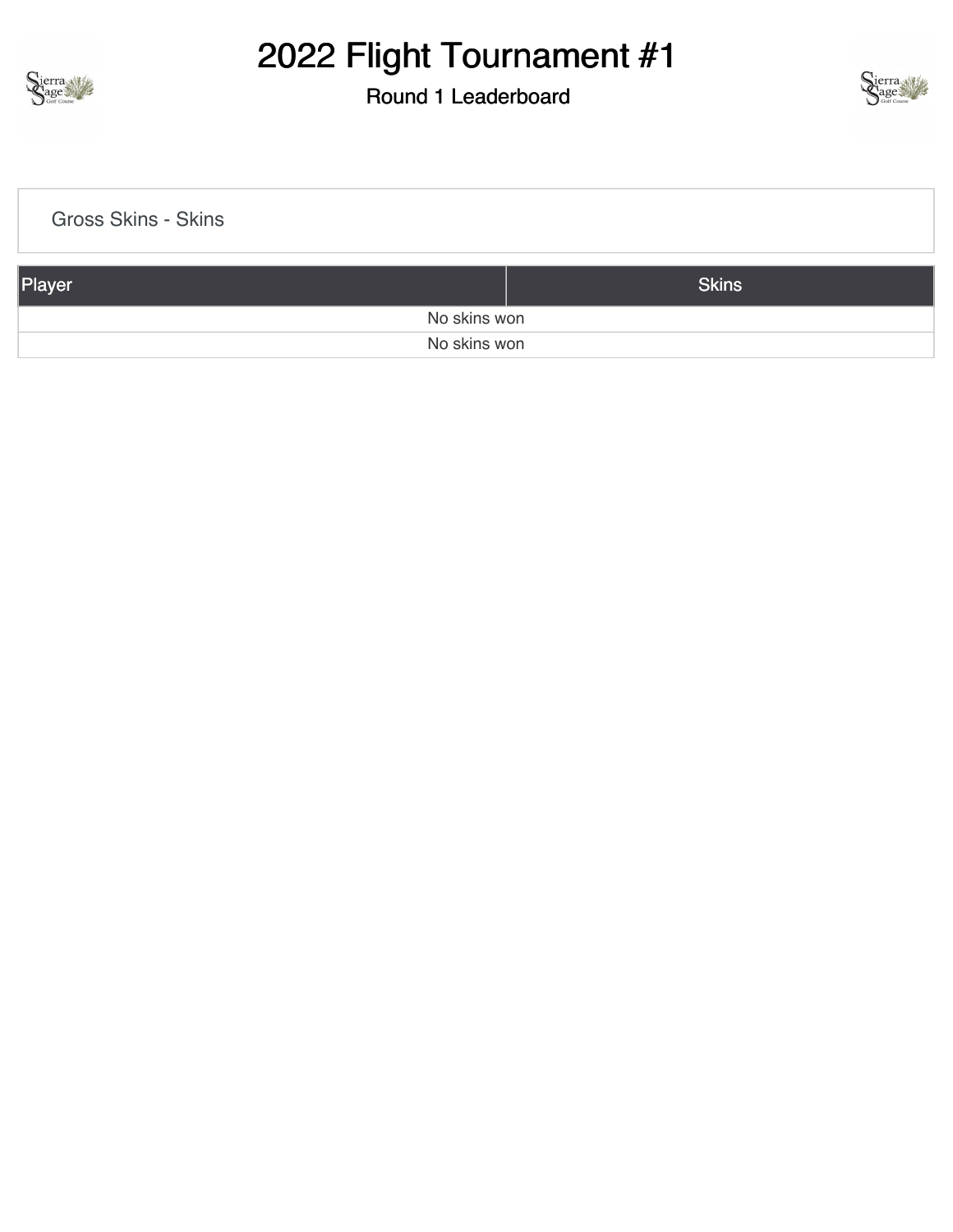

## Round 1 Leaderboard



| Net Skins - Skins |              |
|-------------------|--------------|
| Player            | <b>Skins</b> |
| No skins won      |              |
| No skins won      |              |